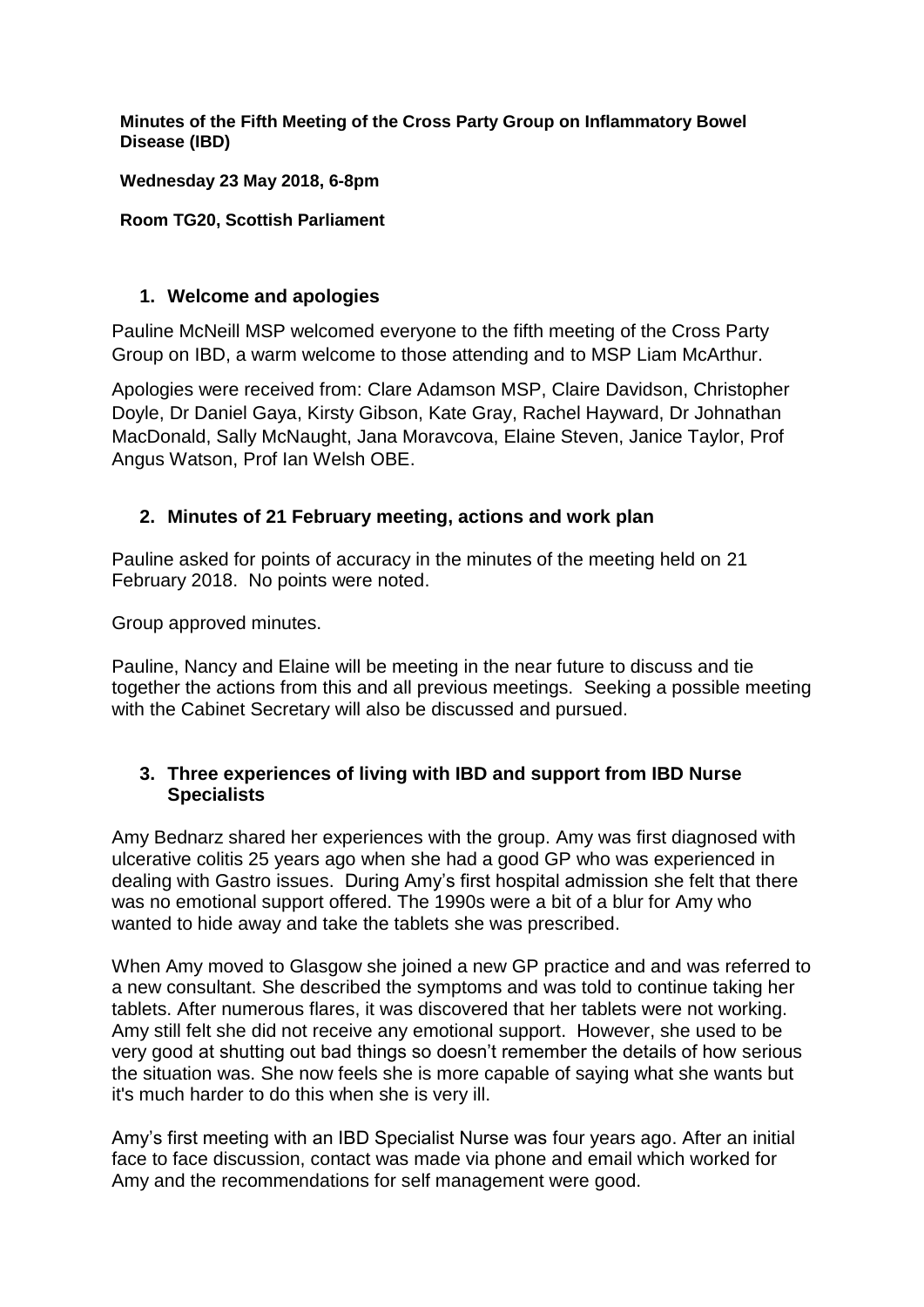After more regular flares Amy contacted the IBD nurse then the GP. The GP didn't know Amy and took bloods but questioned whether it was a flare as bloods were not conclusive.

Amy felt frustrated as she knows when she is having a flare but bloods don't always show how bad the inflammation is. The GP prescribed steroid tablets. At the next appointment, two weeks later, during which time the steroids had not had any effect, the GP had been in touch with the IBD Nurse and Amy was admitted to hospital.

Amy's first night in hospital was spent in a cubicle with no access to a shower or private toilet, in close proximity to other patients coughing etc. The food was not suitable. She was just given the normal hospital menu with no dietary considerations.

Once on the ward the first suggestion was that Amy see a dietician. As a 'low residue diet' was not available in Glasgow hospitals, Amy was given a 'normal diet', which she was unhappy with. This made Amy feel anxious to the point where she felt unsafe. Amy contacted her IBD Nurse at Gartnavel who confirmed that there was an IBD Nurse in the QEUH.

After she was discharged, Amy saw the IBD Nurse at Gartnavel, when she was on the day ward there for treatment with infusions (Vedolizumab). The nurse apologised that things could have gone more smoothly and said that if steroids didn't work in the first few days then they are unlikely to work at all.

Amy's would recommend that:

- GPs need to know how to prescribe steroids properly for IBD and that they begin by asking "How does what you are feeling differ from your normal?"
- Lines of communication are kept open between person, GP and IBD Nurse
- Listen and act in a timely manner. Don't just send the person away with tablets and treat flare-ups promptly to limit damage to the bowel and hospital admissions
- Low residue diets should be available in all Health Board areas.

Pauline thanked Amy for sharing her story.

Pauline welcomed Colin Smyth MSP who joined the meeting at this point and took the opportunity to welcome Helen Terry, Director of Policy, Public Affairs and Research and Isabel Mason, Service Development, IBD Nurses, from Crohn's and Colitis UK.

Pauline then invited Gillian Cowell to speak. Gillian is 42 years old and was diagnosed with Crohn's Disease at the age of 26. Gillian is currently a patient at the RAH in Paisley.

Gillian has had wide ranging experience and can't remember all of it, there has been lots of flares, resulting in fistulas and subsequently sepsis, culminating in requiring a Seton procedure. This eventually resulted in the left side of Gillian's colon being removed. Gillian had a daily wound packing service for two and a half years (including during a trip to the London Marathon!)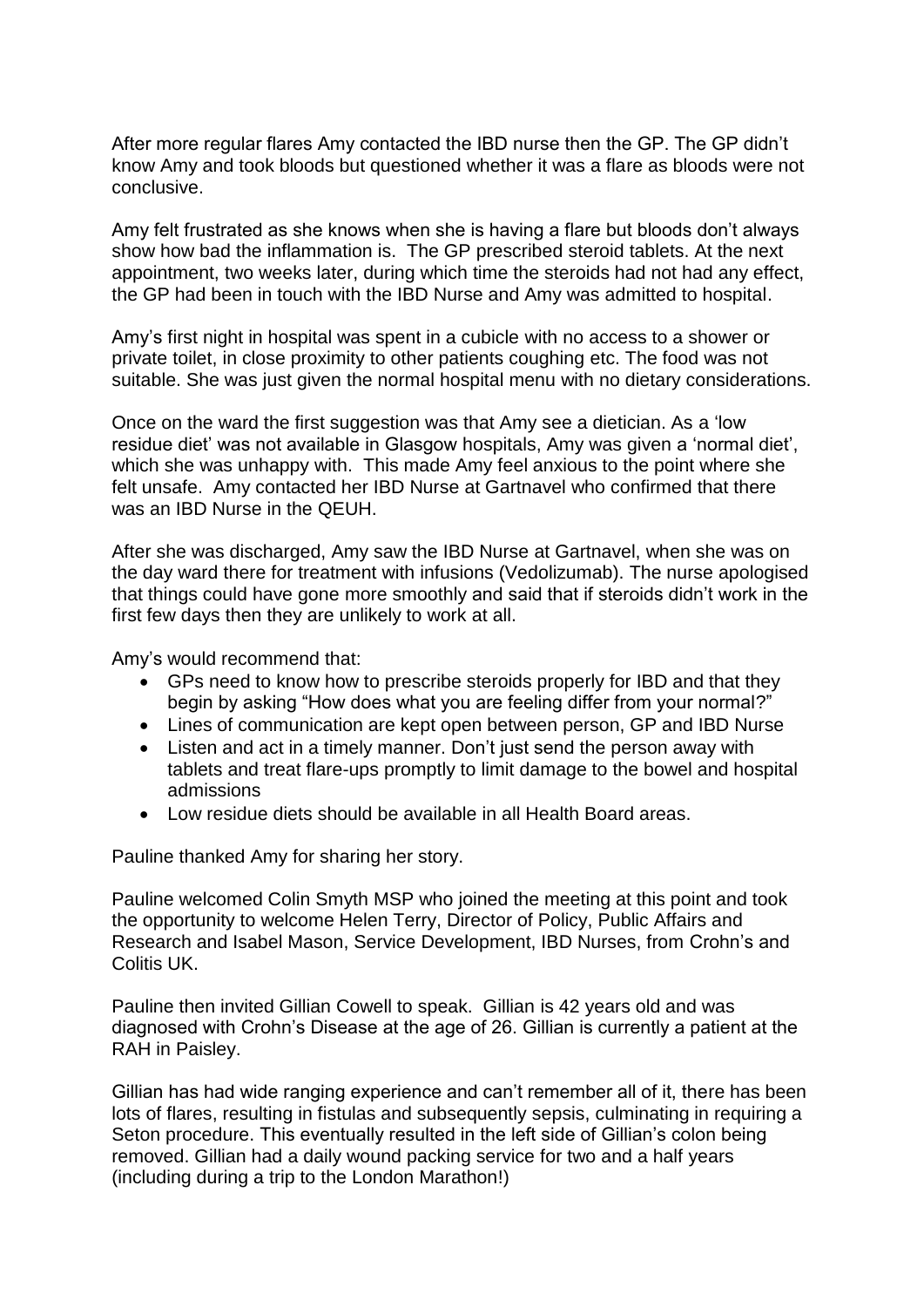Gillian finds obstructions are her main issue, which occur on average four times a year. At the moment Gillian has a right-sided hernia around her stoma which she is waiting for surgery to correct. This will be the third site for her stoma. Gillian has tried lots of drugs to alleviate symptoms.

Access to a stoma nurse, although they don't have as much input into Crohn's as the IBD nurses, makes Gillian feel human. Having the correct stoma equipment makes life much better.

Gillian has found psychological and art therapies accessed through her GP and the Centre for Integrated Care have helped her cope, although she feels that many psychologists don't understand IBD.

Support from the IBD Nurses makes life bearable and gives Gillian security as they are able to take the time to explain things to her and this helps with the psychological effects of having a severe form of Crohn's and its resulting surgeries. Prior to the IBD nurse service life was full of fear, not knowing where to go for help. GPs didn't have specialist knowledge and NHS24 is difficult as you have to explain symptoms over and over on the same call.

Gillian remembers very clearly the first day the IBD nurse phoned to introduce themselves, it was a relief to know there would be quick access to individualised information and support.

It has proved to be a great service, because the nurses constantly upgrade their knowledge and are happy to review care and make referrals to new and innovative services, taking the case to Multi Disciplinary Team meetings (MDTs). This has helped to reduce Gillian's fear and isolation and to advocate on her behalf in both inpatient and outpatient appointments. They make sure the correct people get to see scans and get answers about care when required.

Gillian feels that sometimes treatments and surgery can be de-humanising and that complementary care is vital to 'bring the human back into the body'. Gillian suggests:

- Support and training should be available for IBD nurses to help with psychological effects of IBD
- eHealth tools and patient education systems would be helpful
- Specialist dietary advice for all IBD patients
- Training for psychologists to work with IBD patients
- Legislation needed to increase IBD Nurse numbers.

Pauline thanked Gillian for sharing her story and invited Joseph to speak.

Joseph Logan is 14 years old and he was diagnosed at 11 years of age. His mum was worried about him as he looked pale and thought it might have been due to lots of exercise as Joseph played a lot of tennis at the time. Eventually Joseph found it difficult to walk short distances. Joseph was admitted to Royal Hospital for Sick Children (RHSC), diagnosed with Crohn's Disease. Joseph's parents explained what this was and that treatment would help.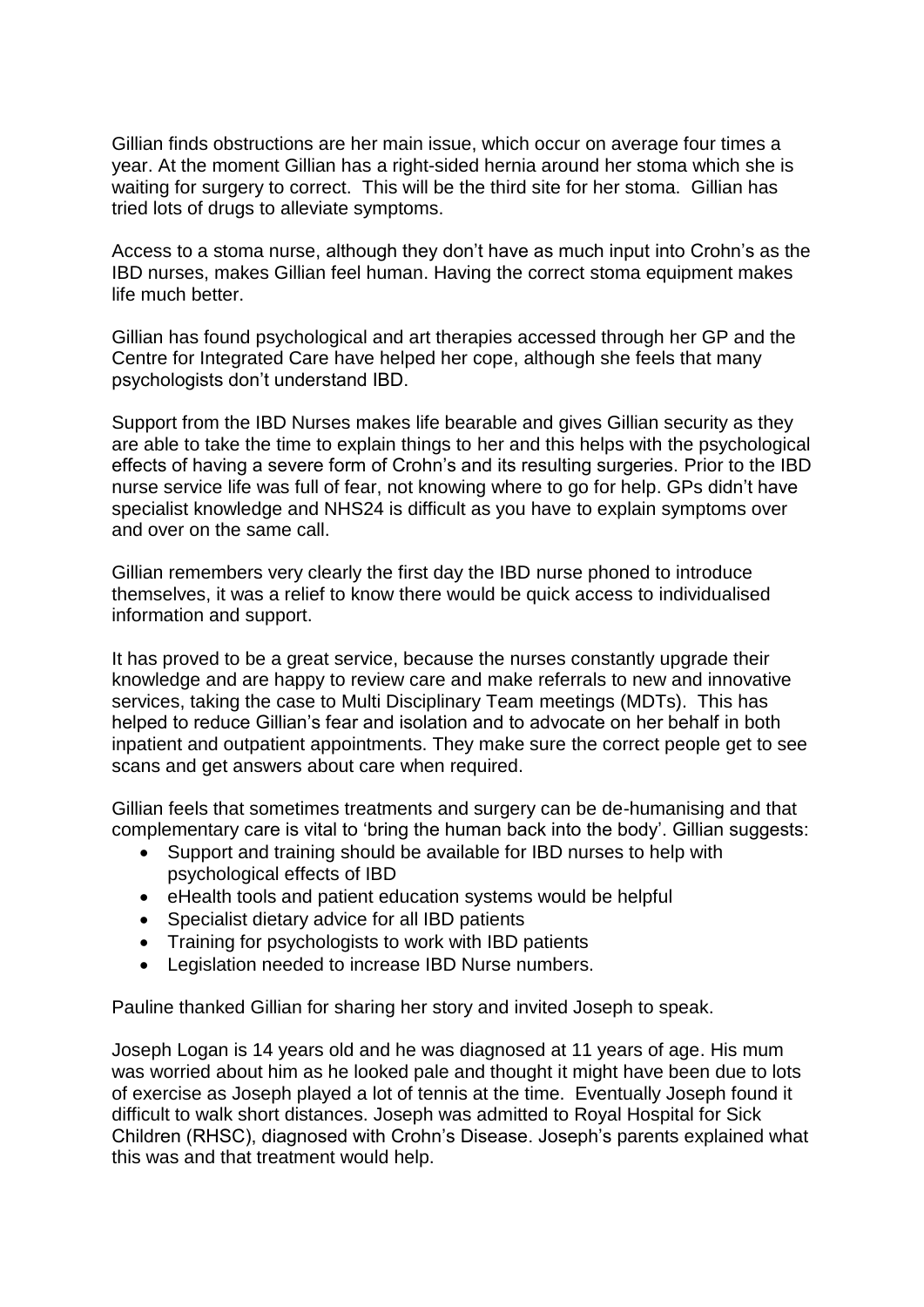Joseph started a Modulin diet which he felt was OK at first but "got a bit boring", friends were very supportive. Joseph has now had two lots of Modulin and is now on Methotrexate.

Joseph feels that the support from the IBD Nurses, Vikki, Lee and Lisa has been amazing, always there for you with information, support and encouragement to take control. They made sure Joseph knew exactly what he had to do with medications and took a real interest in him. Now Joseph doesn't worry about having Crohn's, the support of the IBD nurses helps.

Joseph still plays tennis to a high standard, winning tournaments such as the Lanarkshire Open Singles around the country. This helps him keep fit and healthy. He has fantastic support from family, friends and his medical team which helps him carry on with his tennis.

Pauline thanked Joseph for his contribution and took the opportunity to welcome her own niece, Angela, who knows all about support from IBD nurses from her own personal experience.

### **4. Why IBD Nurse Specialists are a "lifeline" – The UK-wide picture**

Isobel Mason has been seconded to Crohn's and Colitis UK to lead and shape their IBD Nursing Campaign 'More IBD Nurses – Better Care'. Launched in May 2016, the campaign recognises the invaluable impact IBD nurses have on patient experience and outcome. The aim is that, across the UK 95% of charity supporters, have access to IBD specialist nursing services.

An article was published in the Health Service Journal about all the benefits and value to the NHS of IBD nurses, amongst these were:

- Reduced admissions
- Reduced attendance at GPs, Outpatient Clinics and A&E
- Improved clinical outcomes
- Central to managing high cost drugs 15% of NHS prescription budget
- Valued by patients medical, emotional and psychological support.

The campaign collected data from 5000 members which showed that in 2016 - 68% of members had access to IBD nurses, 32% did not. Between the national audits in 2012 and 2016 into IBD nursing, roles and activity, the IBD nurses did increase. There are significantly more in England than the other UK nations.

Crohn's and Colitis UK have commissioned some academic work, led by Professor Alison Leary looking at mathematically modelling the number of IBD nurses required. A large survey of 164 nurses was done to discover how many nurses are needed. This survey found that IBD nurses tend to be younger and earlier on in their career. With complex case management they are stretched, on average doing  $4\frac{1}{2}$  hours unpaid overtime per week. The results suggested that a new standard of 2½ nurses per 250,000 patients is required. This new standard is evidence based. Nowhere in the UK has reached the new standard but Scotland has not even reached the old standard.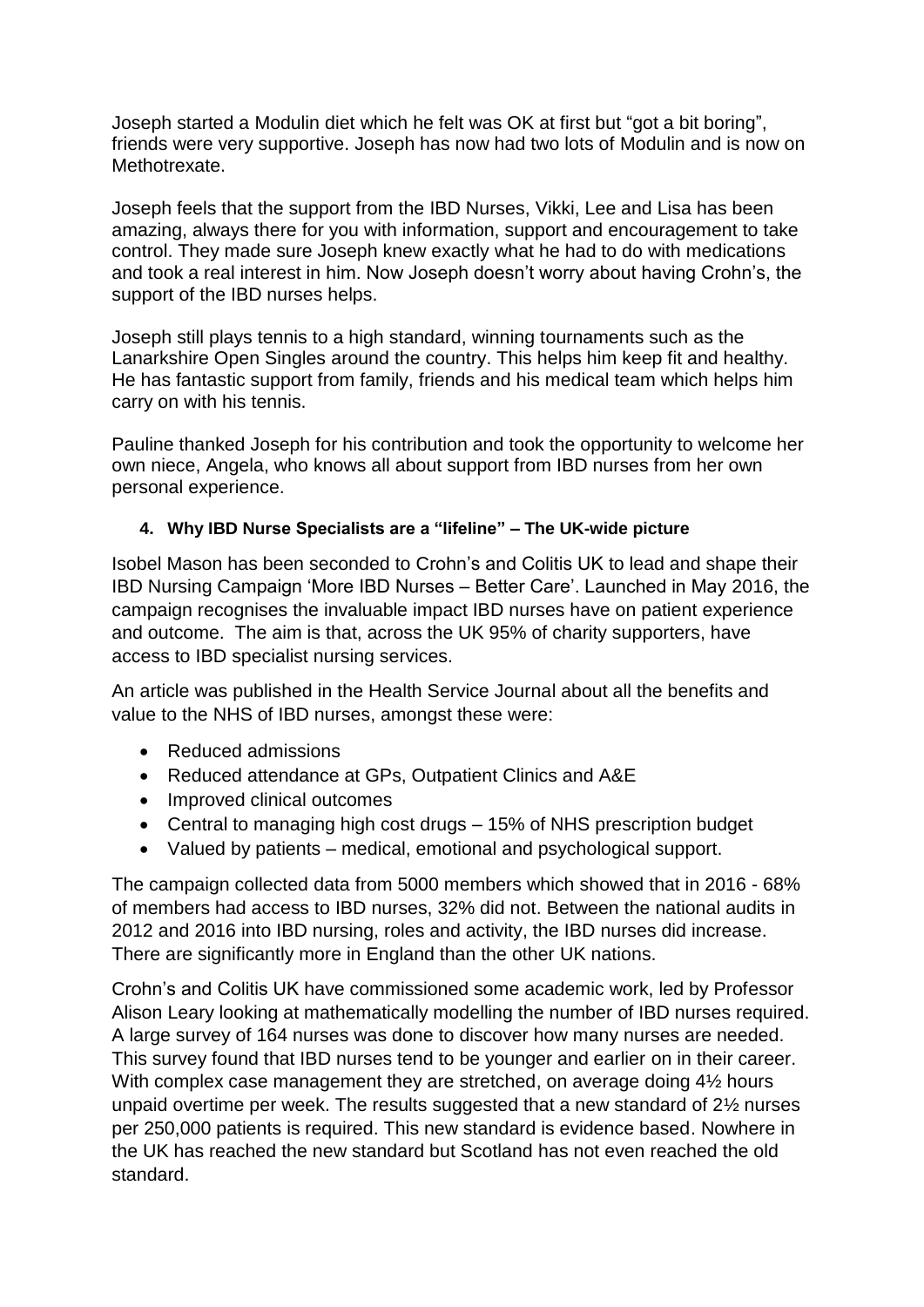There are difficulties filling vacancies for IBD nurses. Crohn's and Colitis UK are running a campaign/pilot to encourage nurses to train in IBD as a speciality. There is also an area on the Crohn's and Colitis UK website specifically designed to help services build a business case for more nurses. There is an interactive map on the website to find IBD nurses with contact details for nurses.

Any IBD nurses not on the map can enter their details at [https://www.surveymonkey.com/r/DV7TV2M](https://emea01.safelinks.protection.outlook.com/?url=https%3A%2F%2Fwww.surveymonkey.com%2Fr%2FDV7TV2M&data=02%7C01%7C%7Cecfc90986779427a0d9e08d6125c3e1d%7Ceb3d6275fd934e18be386dfb46c282e7%7C1%7C0%7C636716584727747933&sdata=u%2FWkkOZpzgr5getpgZ6hPIpIk6liPHJeBPyemfeabLU%3D&reserved=0).

Isobel is available to IBD nurses for support in planning how to show the value of their service and building a case for more nurses.

In Wales, services are looking at running a new pilot to develop specialist nurse services encouraging proactive treatment and self management for patients.

Pauline thanked Isobel for her contribution and introduced Dr Graham Naismith.

## **5. IBD Nursing: the Gastroenterologist's perspective**

Dr Graham Naismith is a consultant Gastroenterologist in Paisley Royal Alexandra Hospital (RAH) where he acts as lead for IBD for NHS Greater Glasgow and Clyde (Clyde Sector). When Dr Naismith was a 1<sup>st</sup> Year doctor in 2000, the Specialist Nurse Role was just being developed in response to patients saying that they felt 'abandoned' and lacked information after being seen at clinics.

In looking at the consultant's role Dr Naismith explained why a team is needed:

- Consultant gastroenterologists often are specialists in lots of areas, including
	- o Procedures such as tube insertion, capsule endoscopy
	- o Bleeding, weight loss and nutrition
	- o Covering General Medical cases including overdoses, strokes, heart attacks
- They also have other calls on their time, including
	- o Cancer MDT meetings
	- o IBD Nurse meeting
	- $\circ$  Ward Round 15-20 patients
	- o Endoscopy lists

During on-call weeks there is no time to catch up with IBD nurses and IBD work. On other weeks, as the lead for IBD, he can still only spend 5-6 hours on IBD.

MDT meetings are ad hoc due to pressures of appointments. Gastro referrals are up 108% over the last few years.

Gong forward we need to consider the following:

• For the best possible results teams need to be innovative to help patients. At the RAH, innovations have included a self management programme, rapid access and an endoscopy algorithm.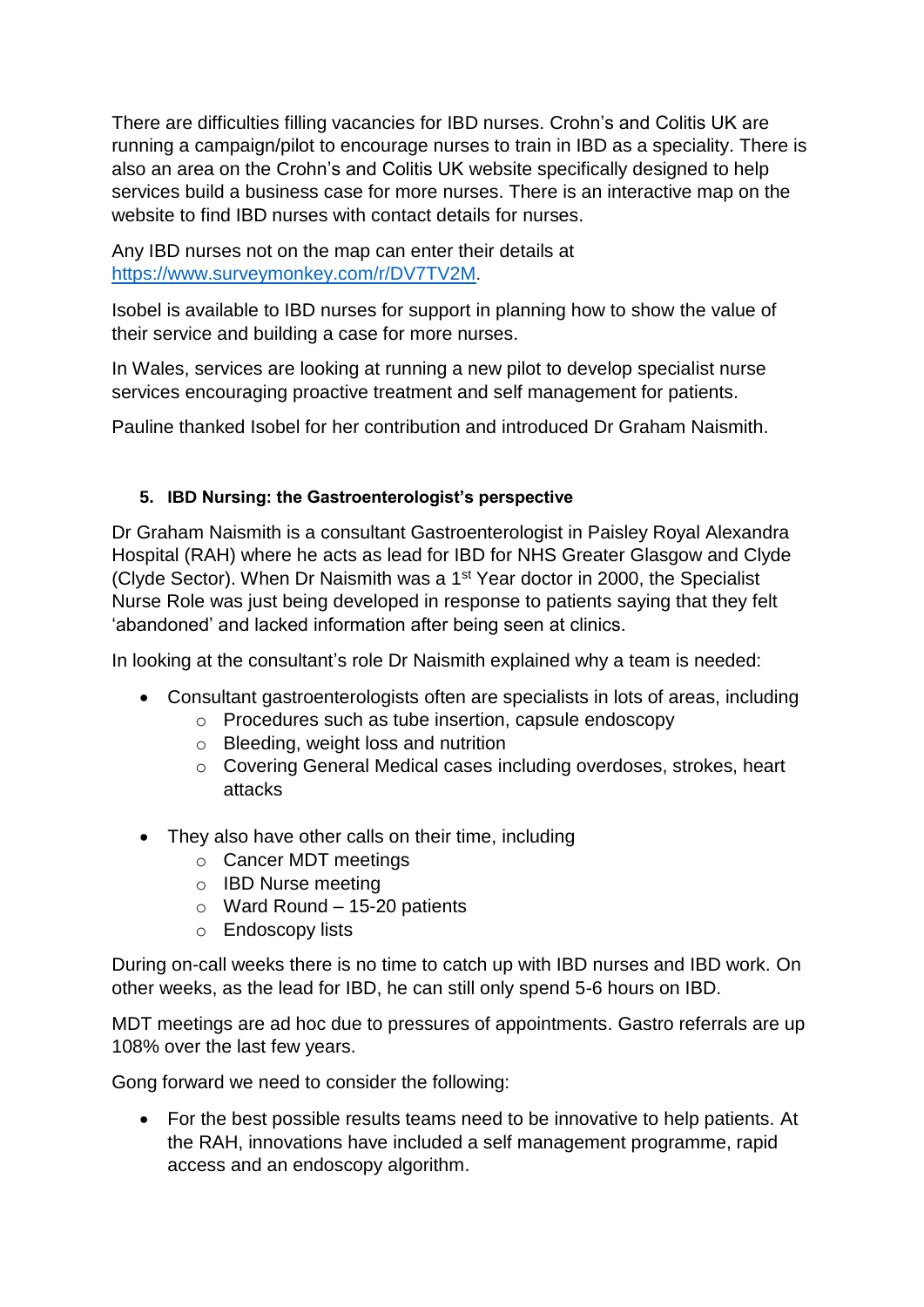- GPs need support to have the same confidence in making treatment decisions that IBD nurses have.
- More co-ordination is needed with teams across the hospital including Home Care teams

IBD Nurses can:

- Front load patient information this needs a team approach
- Reduce the need for consultants to see patients as frequently
- Provide training for junior doctors.

Graham gave examples of great feedback patients have given about the IBD Nurse service on Care Opinion and how feedback can inform service change.

Pauline thanked Graham for his contribution and introduced Allan Boal and Vikki Garrick to the Group.

## **6. IBD Nursing in Scotland and the work of the RCN Scottish IBD Nurses Network**

Allan Boal has been IBD Clinical Nurse Specialist at Royal Alexandra and Vale of Leven Hospitals for 6 years and Vikki Garrick has been an IBD nurse specialist since 2006 when she set up and managed the specialist nursing service in the Royal Hospital for Sick Children in Glasgow. Allan and Vikki co-chair the RCN Scottish IBD Nurse Network.

Allan and Vikki thanked the Group for the opportunity to present the nurse perspective. Key points are:

- IBD Nurse Specialists have lots of different roles, the roles have developed to the point so that nurses now have extended roles and additional responsibilities
- It is difficult to fill a vacancy if the role is so varied.

In 2015 Vikki scoped IBD nurses around Scotland for a report to Scottish Government. Of the 14 Health Boards, 3 did not have an IBD Nurse Specialist – Western Isles, Orkney and Shetland. People still say to IBD nurses: "What do you actually do?"

A UK IBD Audit identified where IBD Nurse Specialists are and what they did, i.e.

- Patient education
- Phone advice lines
- Follow up clinics
- Biologics take up a lot of nurse time
- First prescribers
- Vigilance and rescue work
- Expedite treatments, liaising between clinicians and patients
- Intervene at timely intervals, dealing with incidents saving the NHS money and patient trauma and upset.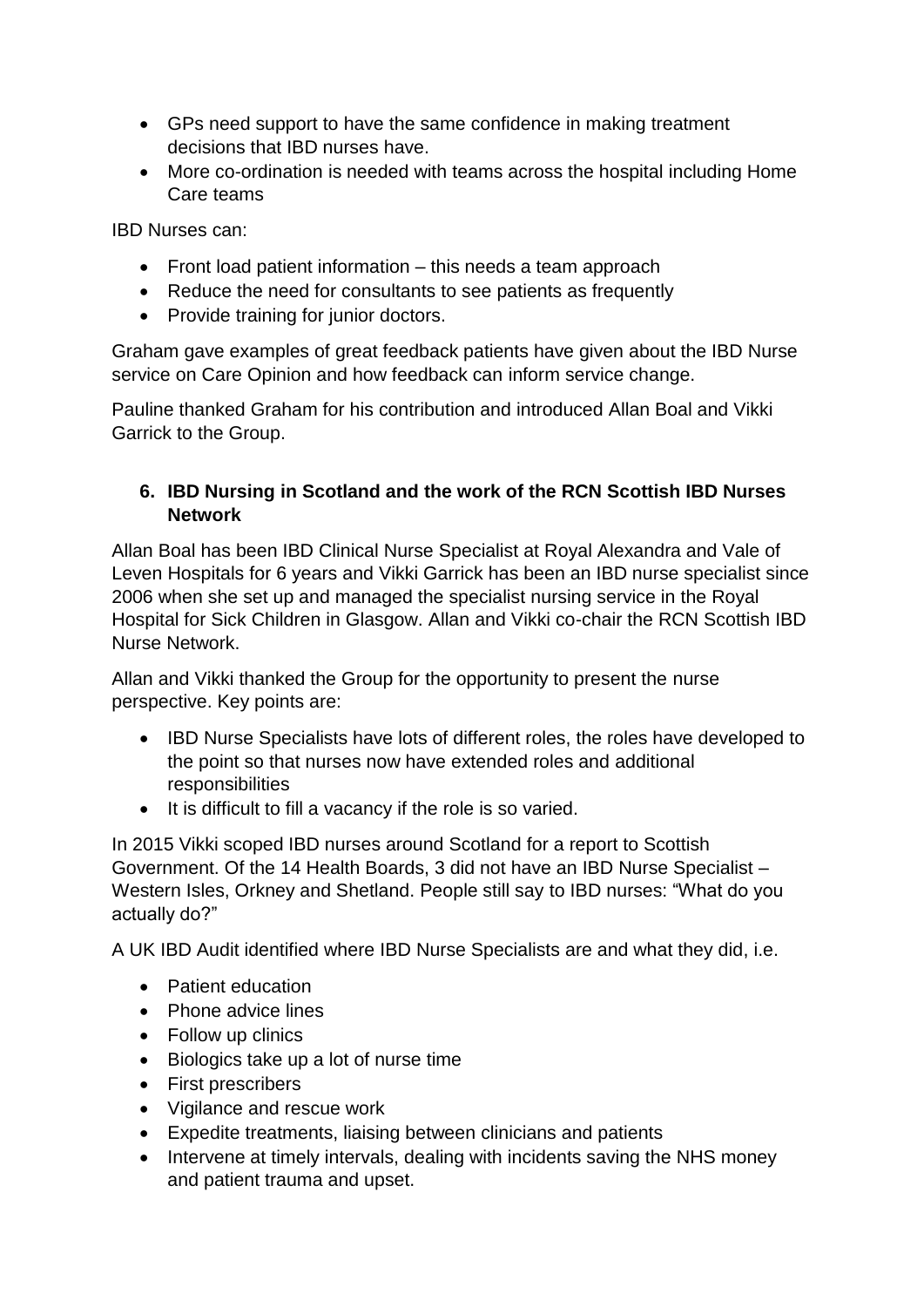Allan and Vikki discussed how to raise the profile of the IBD Nurse Specialist. The development of the RCN Scottish IBD Nurse Network aims to align nurses around the country. Sixty one nurses across Scotland are members including both Paediatric and Adult services. The starting point for the network was the IBD Blueprint and the first two workstreams the Network tackled were Telephone Advice Lines and MDT working.

Problems identified by the Network have included:

- Nurses around Scotland aren't resourced to be able to attend meetings in order to share good practice.
- Misunderstanding of what nurse specialists do.
- Difficulties when managers do not take into consideration that nurse specialists have patients in the community and not in hospital. Nurse Specialists are asked to work on wards so cutting down the time they have to answer phone advice lines, run clinics etc.
- Case loads are so varied that job descriptions are difficult to develop
- One Nurse Specialist per 500 patients is the new recommended adult caseload, however in paediatrics needs to be more like 2 Nurse Specialists per 500 patients due to the time it takes to work with the whole family.
- IBD Nurse Specialists are currently invisible at Health Board level because they cannot assign job codes to much of their work.

Solutions:

- Identify Nurse Specialist support to help with admin tasks/ ancillary Support
- Cross Boundary working Primary/Secondary/Tertiary care

### **7. Discussion and actions**

Liz Bardell pointed out that she knew how important it has been to have an IBD Nurse Specialist to advocate for her son who has recently been diagnosed.

Amy Bednarz asked how much of what IBD Nurse Specialists do can be done by someone else. Allan said that admin support is invaluable and has cut down the phone calls his team need to take by 50%. However, there is no admin support built into Clinical Nurse Services when they are being designed.

Crohn's and Colitis UK are helping IBD Nurses to write business cases. Helen Terry mentioned that it is all about supporting greater access and it may be that providing admin support for IBD Nurses means they are freed up to have more clinical time which will mean patients having greater access to the service and in turn reduce the number of nurses required.

It was pointed out that while doctors are allocated time and finance to access training/ education to keep up to date with developments in treatment, Nurse Specialists do not have this built into their posts, would it not be better to have both doctors and nurse specialists educated in developments?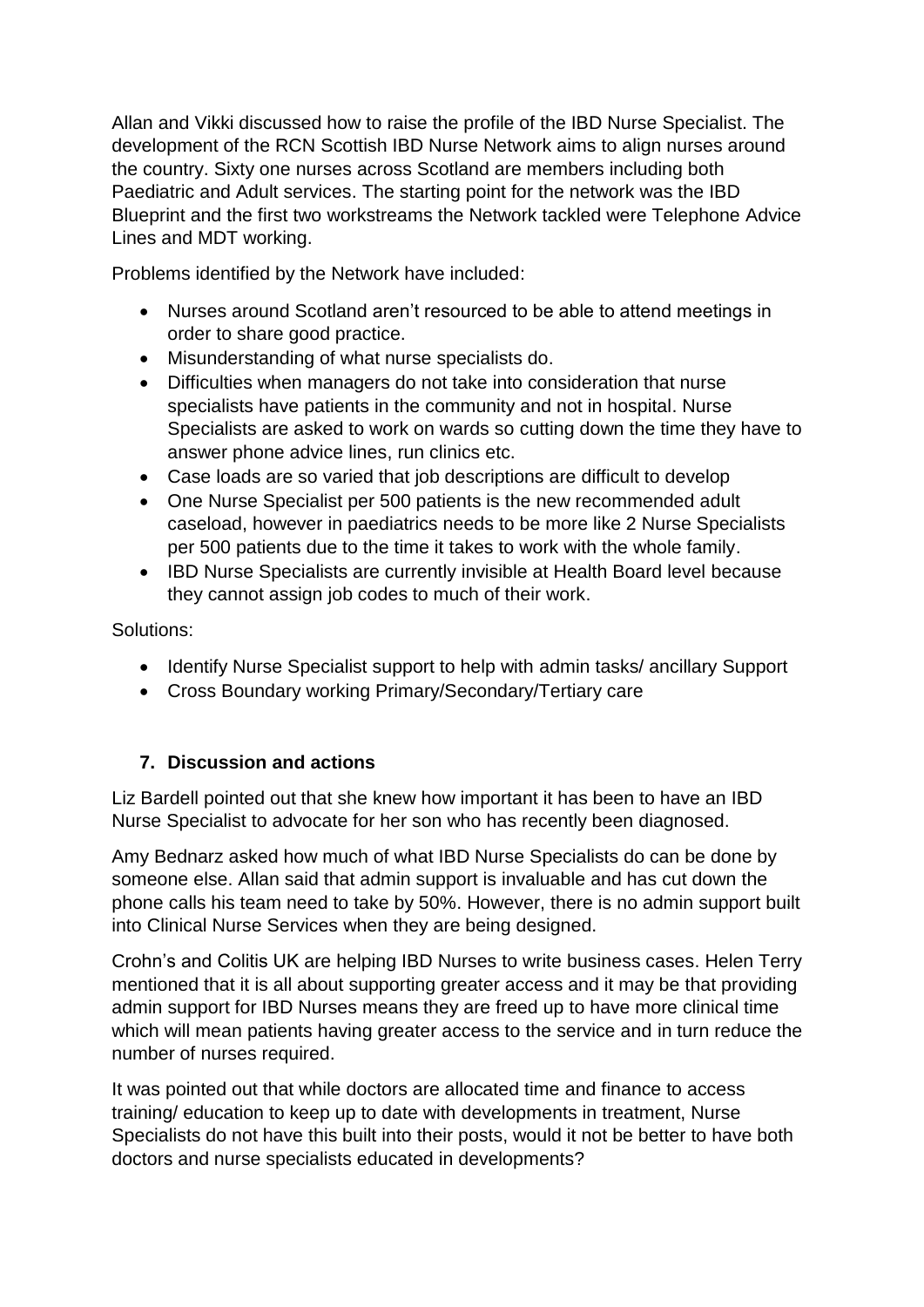Pauline told the group she is still chasing the Cabinet Secretary for attendance at a future meeting.

Dr Philip Gaskill suggested that it might be a good idea to engage with Integrated Joint Boards, especially patient representatives.

Actions:

- Submit an opinion piece on IBD nursing and the challenges faced to the Health and Social Care Alliance Scotland (the ALLIANCE) for publication on their website and bulletin. NG/ IBD Nurses Network.
- Add issues facing IBD nursing to the group's letter to the Cabinet Secretary for Health and Sport and the agenda for any future meeting. NG/ ES/ Pauline.
- Summarise key points from this meeting in a letter to the Chief Nursing Officer and invite her to a future meeting NG/ ES/ Pauline.
- Contact Integrated Joint Boards to invite them to engage with the CPG NG/ ES/ Pauline.
- Crohn's and Colitis UK to continue to support the Scottish IBD Nurses Network to ensure alignment and involvement with health service development work in Scotland.

# **8. Date of next meeting**

Wednesday 19th September 2018, 6-8pm, Committee Room 5.

Pauline thanked Pamela Smith for all the support she has given the group in the last year and wished her well from the group as she goes off on maternity leave.

Pauline thanked everyone for attending and closed the meeting.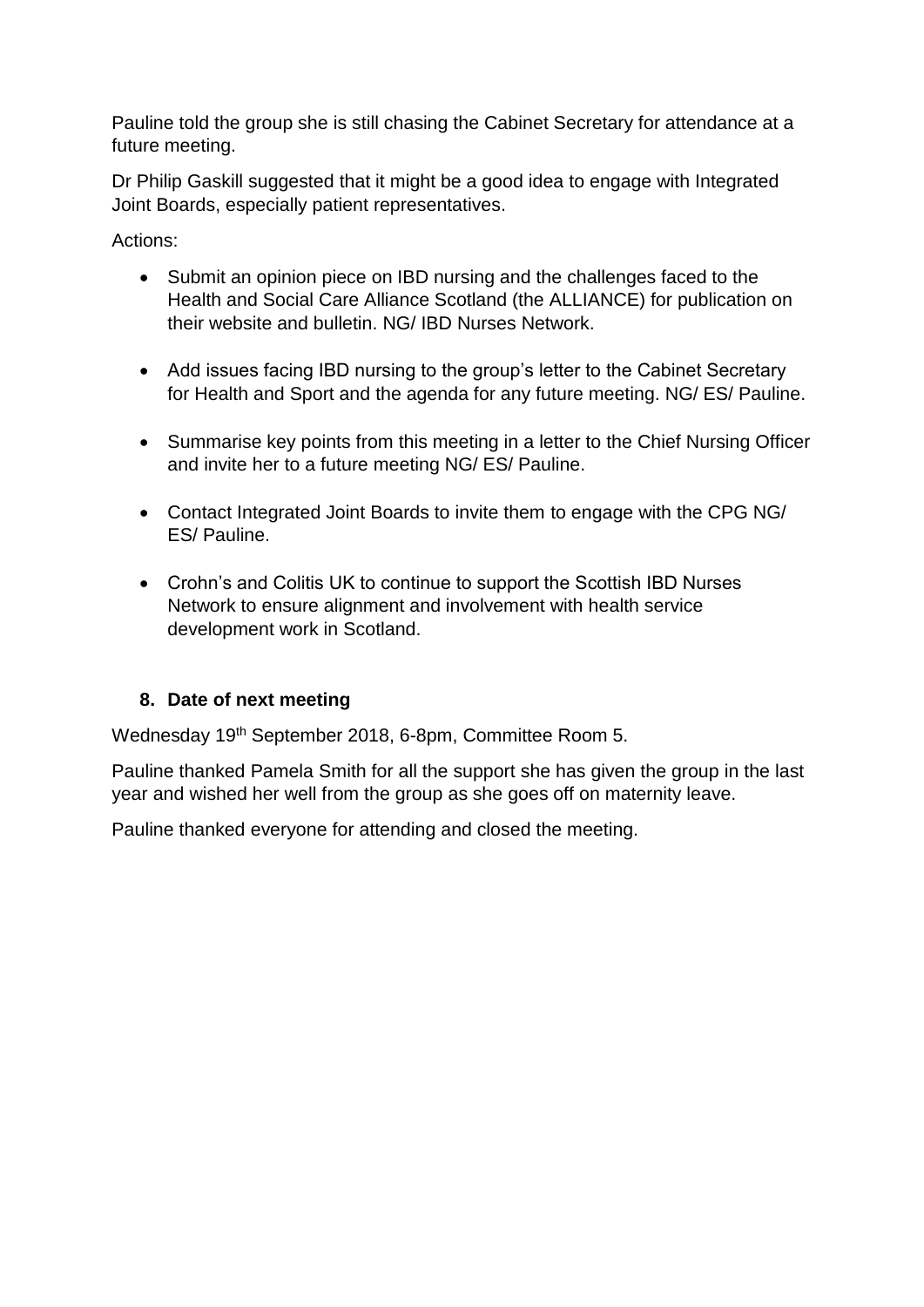### **Attendance list**

#### **Members:**

Pauline McNeill MSP (Convener)

Colin Smyth MSP

Liam McArthur MSP

Dr Ian Arnott

Paul Johnston

Edmund Murray

Gail Grant

Dr Daniel Gaya

Prof Richard Russell

Vikki Garrick

Seth Squires

Allan Boal

Dr Dagmar Kastner

Cher-antionia Khedim

Amy Bednarz

Dr Philip Gaskell

Matthew Hilferty

Lis Bardell

#### **In attendance:**

Nancy Greig- Crohn's and Colitis UK

Helen Terry- Crohn's and Colitis UK

Isobel Mason – Crohn's and Colitis UK

SusanBrooks Health and Social Care Alliance (minutes)

Pamela Smith – Pauline McNeill MSP's office

David Pratt- Scottish Government

Julie Duncan

Fiona McCluskey

Brigid Aitken